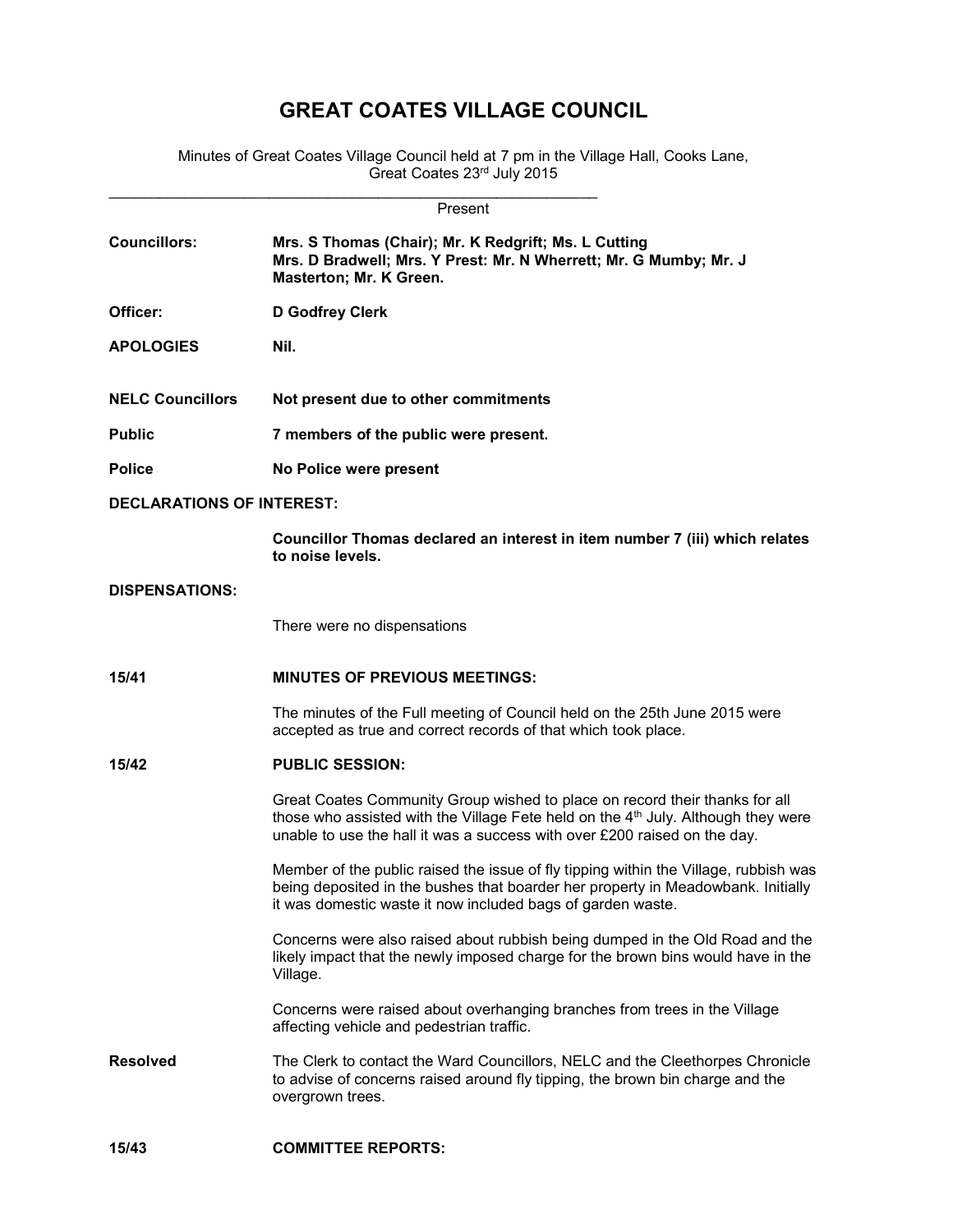|                 |       | Nothing to report as no committee meetings had been held                                                                                                                                                                                                                                                                                                                                                                                                                                                                                                                                                                            |  |  |  |  |
|-----------------|-------|-------------------------------------------------------------------------------------------------------------------------------------------------------------------------------------------------------------------------------------------------------------------------------------------------------------------------------------------------------------------------------------------------------------------------------------------------------------------------------------------------------------------------------------------------------------------------------------------------------------------------------------|--|--|--|--|
| 15/44           |       | <b>REPORTS BY HUMBERSIDE POLICE:</b>                                                                                                                                                                                                                                                                                                                                                                                                                                                                                                                                                                                                |  |  |  |  |
|                 |       | No reports received.                                                                                                                                                                                                                                                                                                                                                                                                                                                                                                                                                                                                                |  |  |  |  |
| 15/45           |       | <b>REPORTS BY UNITARY COUNCILLORS:</b>                                                                                                                                                                                                                                                                                                                                                                                                                                                                                                                                                                                              |  |  |  |  |
|                 |       | No reports received.                                                                                                                                                                                                                                                                                                                                                                                                                                                                                                                                                                                                                |  |  |  |  |
| 15/46           |       | <b>REPORTS FROM REPRESENTATIVES TO OUTSIDE</b><br><b>ORGANISATIONS</b>                                                                                                                                                                                                                                                                                                                                                                                                                                                                                                                                                              |  |  |  |  |
|                 |       | Councillor Redgrift gave a detailed report on his attendance at the recent<br>Community liaison panel which was attended by representatives of companies<br>along the Humber Bank.                                                                                                                                                                                                                                                                                                                                                                                                                                                  |  |  |  |  |
|                 |       | The Clerk reported that he had attended a meeting with Signet Planning<br>representing two landowners MF Strawsons and Sir Richard Sutton Estates who<br>are promoting a strategic housing site allocation known as Grimsby West. The<br>event was mainly concerned with establishing what facilities already existed in<br>the area. Details of the vision for the area were previously circulated and public<br>consultations held following the publication of the NELC plan earlier this year. In<br>due course a briefing document would be provided to those who attended and<br>the Clerk will ensure that it is circulated. |  |  |  |  |
| 15/47           |       | <b>PLANNING APPLICATIONS:</b>                                                                                                                                                                                                                                                                                                                                                                                                                                                                                                                                                                                                       |  |  |  |  |
|                 |       | Three new applications had been received - DM/0621/15/FUL and<br>DM/0622/15/FUL - Alternative proposals for a proposed Fish Meal Storage<br>Building in Gilbey Road - there was no objections made.                                                                                                                                                                                                                                                                                                                                                                                                                                 |  |  |  |  |
|                 |       | DM/0631/15/FUL - Demolish existing canteen and replace with single storey<br>building Dunlop Ltd Moody Lane - there was no objection raised.                                                                                                                                                                                                                                                                                                                                                                                                                                                                                        |  |  |  |  |
| 15/48           |       | <b>VILLAGE HALL:</b>                                                                                                                                                                                                                                                                                                                                                                                                                                                                                                                                                                                                                |  |  |  |  |
|                 | (i)   | Damage to glass roof<br>The Clerk reported it has not yet been established how the damage was<br>caused this requires closer examination of the roof which will require<br>scaffolding to be erected. Safety film had now been fitted to ensure that<br>the hall is safe for users without it being fitted the hall could not be used.                                                                                                                                                                                                                                                                                              |  |  |  |  |
|                 | (ii)  | <b>Building Survey</b><br>The Clerk asked if it was the intention to have a building survey<br>conducted. A discussion took place as to if the sum set aside for a<br>building survey could be better used for other projects.                                                                                                                                                                                                                                                                                                                                                                                                      |  |  |  |  |
| <b>Proposed</b> |       | That the funds allocated for a building survey are allocated to other<br>projects and a building survey is not carried out.                                                                                                                                                                                                                                                                                                                                                                                                                                                                                                         |  |  |  |  |
| <b>Resolved</b> |       | for 6 against 3 motion carried funds to be allocated to other projects.                                                                                                                                                                                                                                                                                                                                                                                                                                                                                                                                                             |  |  |  |  |
|                 | (iii) | Noise Levels - Councillor Thomas left the room at this point and<br><b>Councillor Mumby stood in as Chair.</b><br>Councillor Mumby reported on behalf of a resident that a recent party<br>being held in the Village Hall early on a Saturday evening had booked a<br>disco and the noise levels generated were excessive and had caused the<br>resident some distress. He was able to confirm that the complaint was<br>justified as he himself had been passing the hall at the time the complaint                                                                                                                                |  |  |  |  |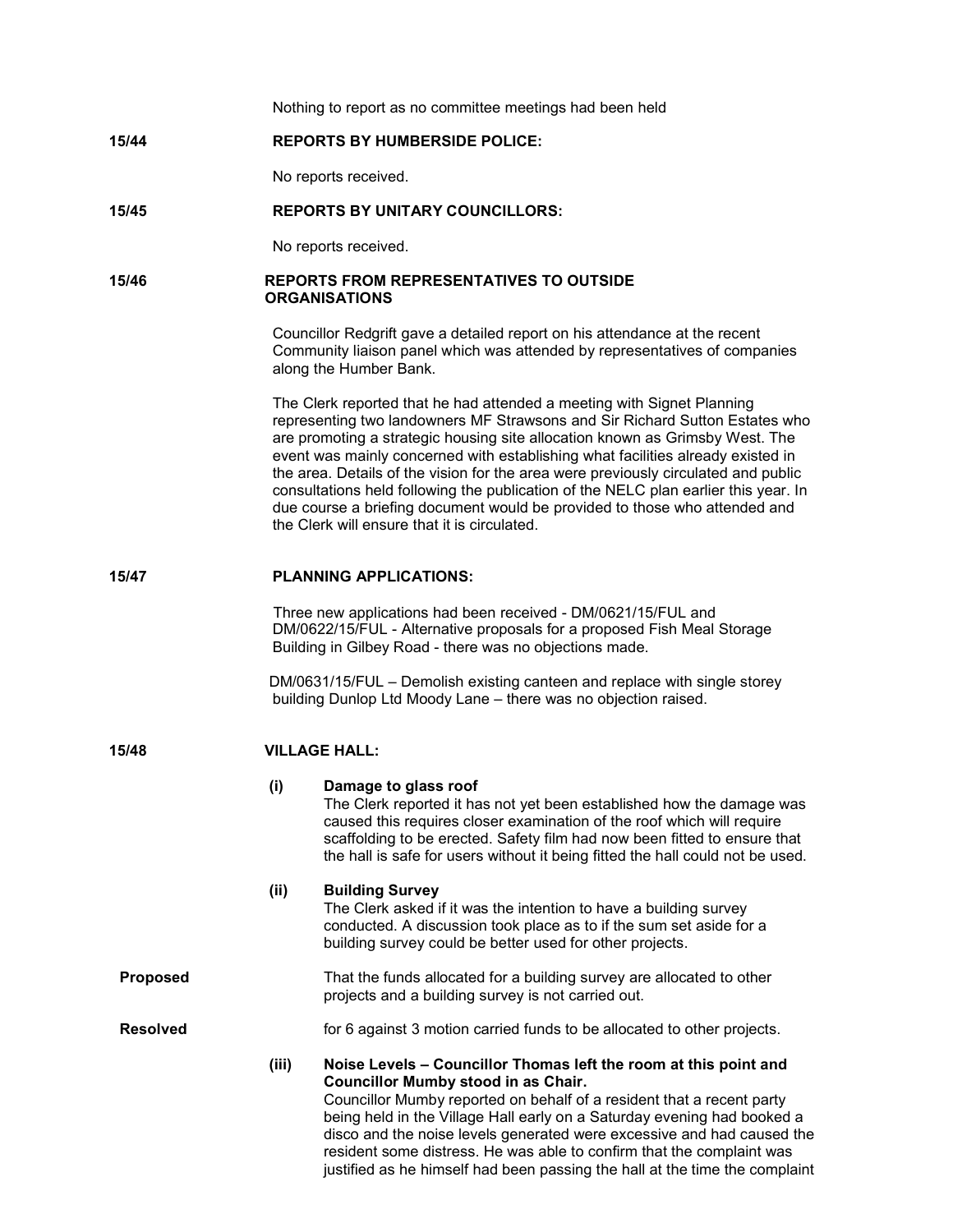|                 | was raised.<br>The Clerk reported that all hirers are told when booking the hall that<br>doors must remain closed at all times to reduce the noise levels and that<br>the Council reserve the right to terminate a party if complaints are<br>received from residents. Council fully understood the importance keeping<br>noise levels down and regretted that on this occasion that the hirer had<br>not complied with the conditions of hire causing distress to the local<br>resident. It was accepted that the hall had no suitable ventilation provided<br>and the recent hot weather was no doubt a contributory factor to the party<br>not complying with the instruction to keep doors closed. A discussion took<br>place regarding the policy to be adopted by Council. |
|-----------------|----------------------------------------------------------------------------------------------------------------------------------------------------------------------------------------------------------------------------------------------------------------------------------------------------------------------------------------------------------------------------------------------------------------------------------------------------------------------------------------------------------------------------------------------------------------------------------------------------------------------------------------------------------------------------------------------------------------------------------------------------------------------------------|
| <b>Proposed</b> | That the Clerk contact the complainant and apologise for any distress<br>caused, that the hire conditions will be enforced and hirers reminded of<br>the need to keep doors closed.                                                                                                                                                                                                                                                                                                                                                                                                                                                                                                                                                                                              |
| Resolved        | Clerk to write to the complainant.                                                                                                                                                                                                                                                                                                                                                                                                                                                                                                                                                                                                                                                                                                                                               |
|                 | Any resident who has reason to complain about noise levels from the hall<br>should contact a Village Councillor who will deal with the issue as<br>appropriate at that time.                                                                                                                                                                                                                                                                                                                                                                                                                                                                                                                                                                                                     |
|                 | The Clerk reported that he had received a request for the hall to be<br>opened for residents on New Year's Eve the function to finish at 00.30<br>am on New Year's Day. The Clerk had refused this request as:                                                                                                                                                                                                                                                                                                                                                                                                                                                                                                                                                                   |
|                 | It was likely to result in noise complaints finishing at this late<br>$\bullet$                                                                                                                                                                                                                                                                                                                                                                                                                                                                                                                                                                                                                                                                                                  |
|                 | hour.<br>The Caretakers Contracts state that on three days a year<br>Christmas Day, Boxing Day and News Years Day. the hall is<br>closed to hirers.                                                                                                                                                                                                                                                                                                                                                                                                                                                                                                                                                                                                                              |
| Resolved        | The Village hall to be closed to hirers on these three Bank Holiday days<br>and the decision not to hire out the hall on New Year's Eve is supported.                                                                                                                                                                                                                                                                                                                                                                                                                                                                                                                                                                                                                            |
| (iv)            | Hire Fee's - Councillor Thomas resumed as Chair                                                                                                                                                                                                                                                                                                                                                                                                                                                                                                                                                                                                                                                                                                                                  |
|                 | A review of hire fees was conducted.                                                                                                                                                                                                                                                                                                                                                                                                                                                                                                                                                                                                                                                                                                                                             |
| <b>Proposed</b> | Between 8 am and 4 pm Monday to Friday only, a charge of £10 per hour<br>payable in advance (does not apply to parties). The hirer to ensure that<br>the hall is left in a clean and tidy condition ready for the next hirer, no<br>additional free time is granted before or after the hire period and hire<br>times must not be exceeded.                                                                                                                                                                                                                                                                                                                                                                                                                                      |
| <b>Resolved</b> | Motion carried charge and conditions to be applied as proposed.                                                                                                                                                                                                                                                                                                                                                                                                                                                                                                                                                                                                                                                                                                                  |
| <b>Proposed</b> | After 4 pm Monday to Friday a charge of £15 per hour payable in<br>advance (does not apply to parties). No additional free time is granted<br>before the hire period commences, 15 minutes is allowed at the end of<br>the hire period if it extends to 2 hours or more to ensure is left in a clean<br>and tidy condition for the next hirer and hire times must not be exceeded                                                                                                                                                                                                                                                                                                                                                                                                |
| <b>Resolved</b> | Motion carried charge and conditions to be applied to be applied as<br>proposed for new hirers, changes to regular hirer's terms to be applied on<br>issue of new hire agreements in due course.                                                                                                                                                                                                                                                                                                                                                                                                                                                                                                                                                                                 |
| <b>Proposed</b> | Party bookings at any time during the week a charge of £20 per hour<br>payable in advance will apply. No additional free time is granted before<br>the hire period, 30 minutes is granted free of charge at the end of any<br>booking of 2 hours or more to allow the hirer to remove any items brought<br>into the hall and to leave it in a clean and tidy condition ready for the next                                                                                                                                                                                                                                                                                                                                                                                        |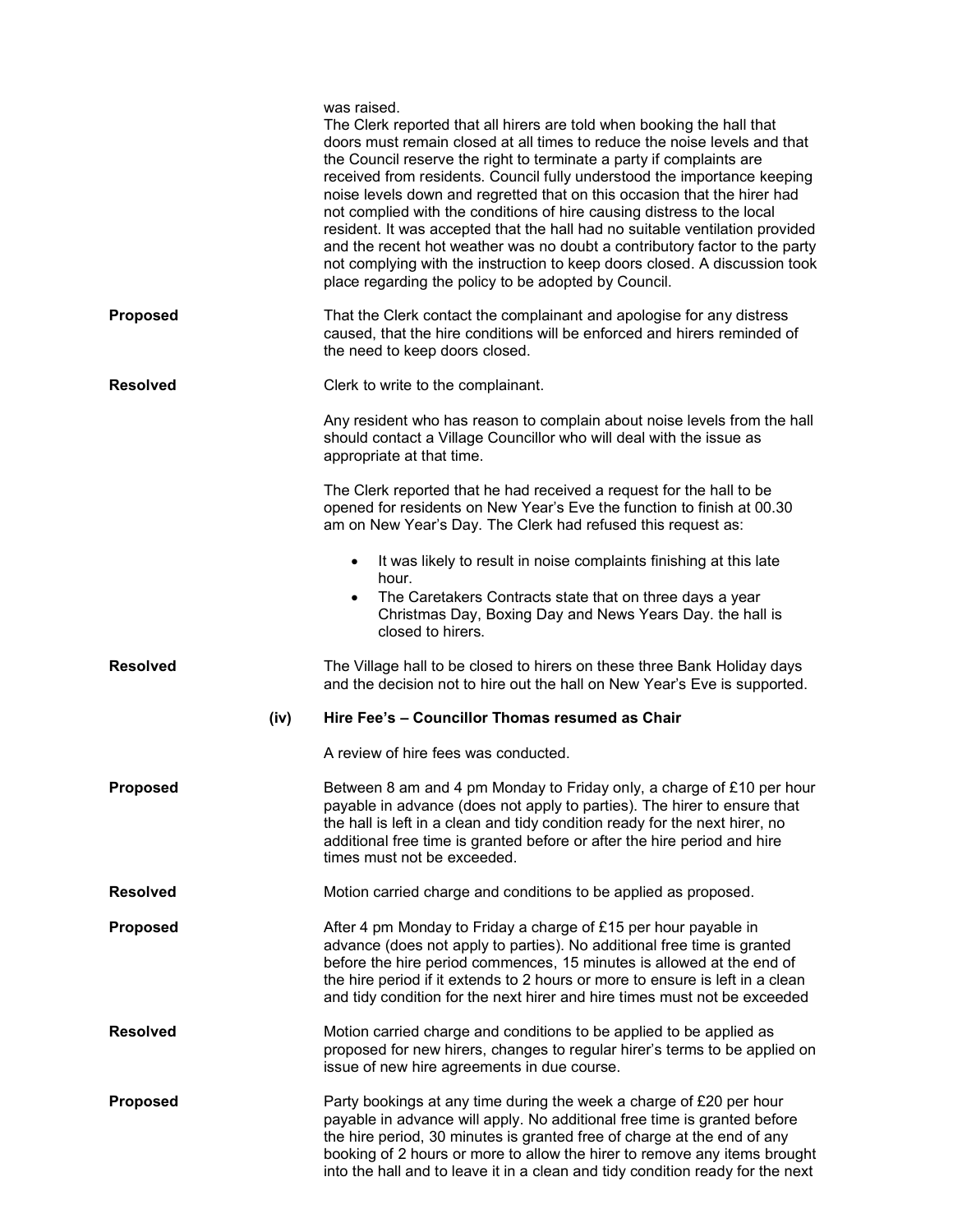|                 |       | hirer, hire times must not be exceeded.                                                                                                                                                                                                                                                                                                                                                                                              |
|-----------------|-------|--------------------------------------------------------------------------------------------------------------------------------------------------------------------------------------------------------------------------------------------------------------------------------------------------------------------------------------------------------------------------------------------------------------------------------------|
| Resolved        |       | Motion carried charge and conditions to be applied as proposed.                                                                                                                                                                                                                                                                                                                                                                      |
| <b>Proposed</b> |       | Wedding Receptions, includes the hire of the hall on the evening from 6<br>pm prior to the date of the reception to allow the hirer to set up the hall,<br>the whole of the day on which the reception is to be held and includes the<br>morning after the reception up to 12 pm to allow removal of any items<br>brought into the hall and to leave it in a clean and tidy condition for the<br>next hirer will be charged at £250. |
| Resolved        |       | Motion carried charge and conditions to be applied as proposed.                                                                                                                                                                                                                                                                                                                                                                      |
| <b>Proposed</b> |       | All bookings will attract an additional £15 deposit (in the case of Wedding<br>Receptions a £50 deposit) this will be refunded to the hirer by Great<br>Coates Village Council provided the hall is left in a clean and tidy<br>condition for the next hirer and no damage has been caused to the hall or<br>equipment provided.                                                                                                     |
| <b>Resolved</b> |       | Motion carried charge and conditions to be applied as proposed.                                                                                                                                                                                                                                                                                                                                                                      |
|                 | (v)   | <b>Acoustics</b>                                                                                                                                                                                                                                                                                                                                                                                                                     |
|                 |       | The Clerk advised that he had been in contact with the company who<br>offer a free survey to assess the Village Hall acoustics and can give an<br>estimate of costs. They have raised a number of queries that require a<br>response before they are able to carry out the survey, the Clerk is having<br>to contact the architect to obtain the information required.                                                               |
| 15/49           |       | <b>CHRISTMAS EVENT UPDATE - VOLUNTEERS</b>                                                                                                                                                                                                                                                                                                                                                                                           |
|                 |       | A meeting has yet to be arranged between Councillors and the Great Coates                                                                                                                                                                                                                                                                                                                                                            |
|                 |       | Community Group to ensure everything is in place for this event which is planned<br>for 5 <sup>th</sup> December 2015.                                                                                                                                                                                                                                                                                                               |
| 15/50           |       | <b>FINANCE REPORT</b>                                                                                                                                                                                                                                                                                                                                                                                                                |
|                 | (1)   | TO RECEIVE AN UPDATE ON QUARTERLY FINANCE PERFORMANCE FROM THE<br><b>CLERK</b>                                                                                                                                                                                                                                                                                                                                                       |
|                 |       | The clerk who is also the Responsible Finance Officer for the Council had<br>previously circulated details of the financial situation which continues to improve<br>due to the revenue generated by the Village Hall. A copy of the quarterly report is<br>attached as appendix 'A'.                                                                                                                                                 |
| Proposed        | date. | The Council note the report and endorse it as an accurate record of finance to                                                                                                                                                                                                                                                                                                                                                       |
| Resolved        |       | Motion accepted and records approved.                                                                                                                                                                                                                                                                                                                                                                                                |
|                 | (11)  | ACCOUNTING STATEMENT 2014/15 UPDATE ON AUDITORS<br><b>RECOMMENDATIONS</b>                                                                                                                                                                                                                                                                                                                                                            |
|                 |       | The Clerk had previously circulated an action plan in respect of the internal<br>auditor's recommendations. A copy of the action plan is attached as appendix 'B'                                                                                                                                                                                                                                                                    |
| Proposed        |       | That the Council note the actions to date and invite the internal auditor to carry<br>out a 'full' quarterly audit to test compliance against the plan.                                                                                                                                                                                                                                                                              |